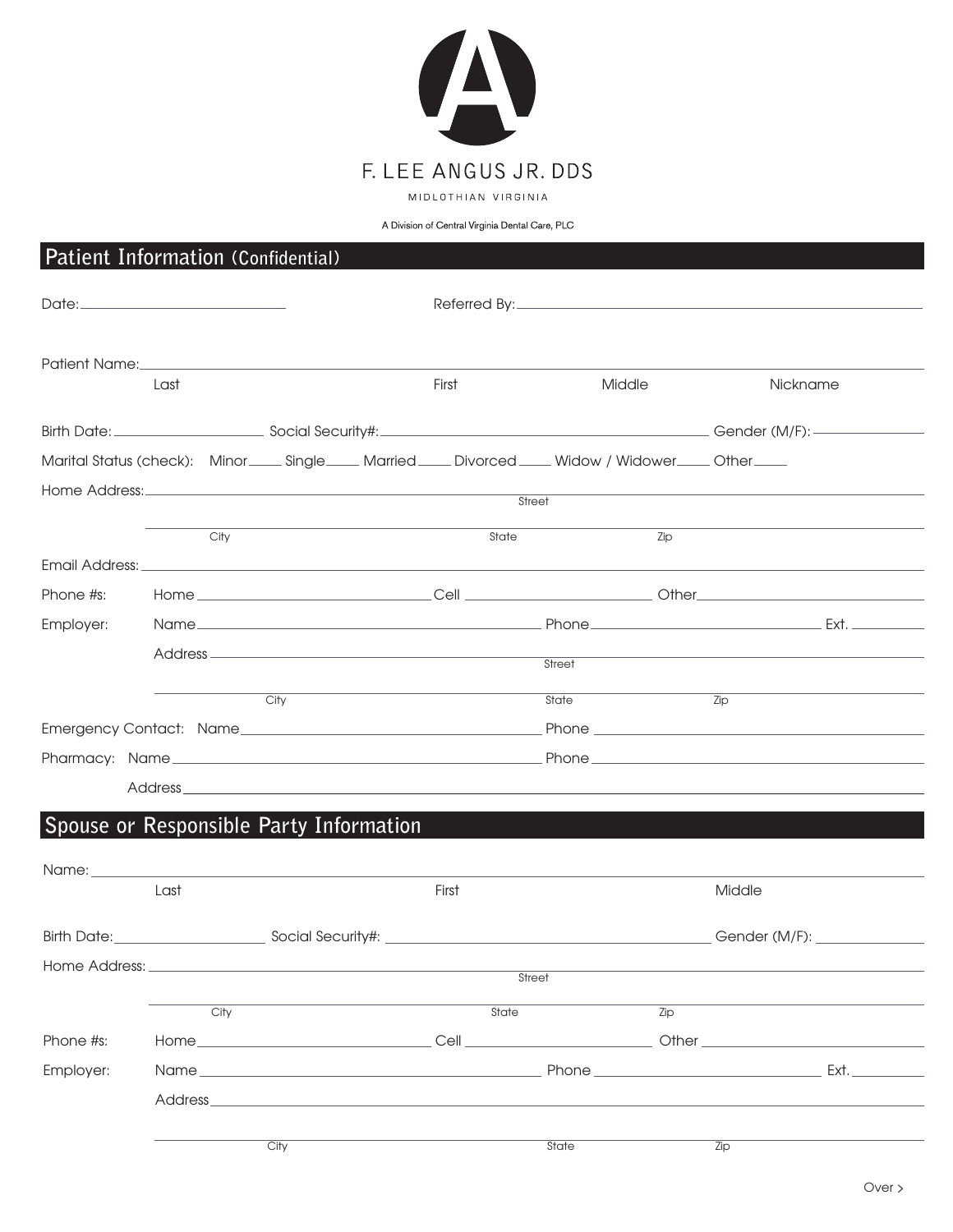# **Patient Medical History**

|                                                             |                  |                  | 2. Have you ever been hospitalized for any surgical operation or serious illness within the last 5 years?                                                                                                                       |        |                  |                  |        |                                         |                                                        |                  |                  | □<br>$\Box$      |  |
|-------------------------------------------------------------|------------------|------------------|---------------------------------------------------------------------------------------------------------------------------------------------------------------------------------------------------------------------------------|--------|------------------|------------------|--------|-----------------------------------------|--------------------------------------------------------|------------------|------------------|------------------|--|
| If yes, please explain:                                     |                  |                  | <u> 1989 - Johann Stoff, amerikansk politiker (d. 1989)</u>                                                                                                                                                                     |        |                  |                  |        |                                         |                                                        |                  |                  |                  |  |
|                                                             |                  |                  |                                                                                                                                                                                                                                 |        |                  |                  |        |                                         |                                                        |                  |                  | $\Box$           |  |
|                                                             |                  |                  | If yes, what medication(s) are you taking?<br>The manufacturer and the contract of the contract of the contract of the contract of the contract of the contract of the contract of the contract of the contract of the contract |        |                  |                  |        |                                         |                                                        |                  |                  |                  |  |
|                                                             |                  |                  |                                                                                                                                                                                                                                 |        |                  |                  |        |                                         |                                                        |                  |                  | $\Box$           |  |
|                                                             |                  |                  |                                                                                                                                                                                                                                 |        |                  |                  |        |                                         |                                                        |                  |                  | $\Box$           |  |
|                                                             |                  |                  |                                                                                                                                                                                                                                 |        |                  |                  |        |                                         |                                                        |                  |                  | $\Box$           |  |
|                                                             |                  |                  | 7. Are you allergic to or have you had any reactions to the following?                                                                                                                                                          |        |                  |                  |        |                                         |                                                        |                  |                  |                  |  |
|                                                             |                  | Yes              | No<br>$\Box$                                                                                                                                                                                                                    |        |                  |                  | Yes    | No<br>$\Box$                            | Latex Rubber□                                          |                  | Yes              | No.<br>П         |  |
|                                                             |                  |                  | Penicillin or any other antibiotics □<br>П                                                                                                                                                                                      |        |                  |                  |        | $\Box$                                  | Sulfa Drugs□                                           |                  |                  | $\Box$           |  |
| Sedatives $\Box$                                            |                  |                  | Any Metals (e.g. nickel, mercury, etc.)<br>П                                                                                                                                                                                    |        |                  |                  |        | $\Box$                                  | $Aspirin$                                              |                  |                  | П                |  |
| Other (please list) $\Box$                                  |                  |                  | $\Box$                                                                                                                                                                                                                          |        |                  |                  |        |                                         |                                                        |                  |                  |                  |  |
|                                                             |                  |                  |                                                                                                                                                                                                                                 |        |                  |                  |        |                                         |                                                        |                  |                  |                  |  |
| 8. Women Only:                                              |                  |                  |                                                                                                                                                                                                                                 |        | No<br>Yes        |                  |        |                                         |                                                        |                  |                  |                  |  |
|                                                             |                  |                  | a) Are you pregnant or think you may be pregnant?                                                                                                                                                                               |        | $\Box$           |                  |        |                                         |                                                        |                  |                  |                  |  |
|                                                             |                  |                  |                                                                                                                                                                                                                                 |        | $\Box$           |                  |        |                                         |                                                        |                  |                  |                  |  |
|                                                             |                  |                  |                                                                                                                                                                                                                                 |        | $\Box$           |                  |        |                                         |                                                        |                  |                  |                  |  |
| 9. Do you have or have you had any of the following?        |                  |                  |                                                                                                                                                                                                                                 |        |                  |                  |        |                                         |                                                        |                  |                  |                  |  |
|                                                             | Yes No           |                  |                                                                                                                                                                                                                                 |        | Yes              | No               |        |                                         |                                                        | Yes              | No               |                  |  |
| Aids/HIV Infection                                          | $\Box$           | $\Box$           | Fibromyalgia                                                                                                                                                                                                                    |        | $\Box$           | $\Box$           |        | Migranes                                |                                                        | □                | $\Box$           |                  |  |
| Anemia                                                      | $\Box$           | $\Box$           | Frequently tired                                                                                                                                                                                                                |        | $\Box$           | $\Box$           |        |                                         | Mitral Valve Prolapse                                  | $\Box$           | $\Box$           |                  |  |
| Angina                                                      | $\Box$           | $\Box$           | Glaucoma                                                                                                                                                                                                                        |        | $\Box$           | $\Box$           |        | Parkinson's                             |                                                        | $\Box$           | $\Box$           |                  |  |
| Arthritis<br>Asthma                                         | $\Box$<br>$\Box$ | $\Box$<br>$\Box$ | Hay Fever/Allergies<br><b>Heart Attack</b>                                                                                                                                                                                      |        | $\Box$<br>$\Box$ | $\Box$<br>$\Box$ |        | Radiation Therapy<br>Recent Weight Loss |                                                        | □<br>$\Box$      | $\Box$<br>$\Box$ |                  |  |
| Autism                                                      | $\Box$           | $\Box$           | <b>Heart Disease</b>                                                                                                                                                                                                            |        | $\Box$           | $\Box$           |        |                                         | <b>Respiratory Problems</b>                            | $\Box$           | $\Box$           |                  |  |
| <b>Blood Thinner</b>                                        | ⊔                | $\Box$           | <b>Heart Murmur</b>                                                                                                                                                                                                             |        | $\Box$           | $\Box$           |        | <b>Rheumatic Fever</b>                  |                                                        | $\Box$           | $\Box$           |                  |  |
| Cancer                                                      | $\perp$          | $\Box$           | <b>Heart Trouble</b>                                                                                                                                                                                                            |        | $\Box$           | $\Box$           |        | Seizures                                |                                                        | П                | □                |                  |  |
| Cardiac Pacemaker                                           | $\Box$           | $\Box$           | Hepatitis/Jaundice                                                                                                                                                                                                              |        | □                | $\Box$           |        |                                         | Sexually Transmitted Diseases $\Box$                   |                  | $\Box$           |                  |  |
| <b>Chest Pains</b>                                          | □                | □                | Hearing Impaired/Loss<br><b>High Blood Pressure</b>                                                                                                                                                                             |        | $\Box$           | $\Box$           |        | Sleep Apnea                             |                                                        | ⊔                | $\Box$           |                  |  |
| Cholesterol Problems $\Box$<br><b>Diabetes</b>              |                  | $\Box$<br>$\Box$ | <b>Implant</b>                                                                                                                                                                                                                  |        | $\Box$<br>$\Box$ | $\Box$<br>$\Box$ | Stroke |                                         | Stomach Troubles/Ulcers                                | $\Box$<br>$\Box$ | $\Box$<br>□      |                  |  |
| Dementia/Alzheimer's □                                      |                  | $\Box$           | Joint Replacement                                                                                                                                                                                                               |        | $\Box$           | $\Box$           |        | <b>Swollen Ankles</b>                   |                                                        | □                | $\Box$           |                  |  |
| Easily Winded                                               | $\Box$           | $\Box$           | <b>Kidney Disease</b>                                                                                                                                                                                                           |        | $\Box$           | $\Box$           |        | <b>Thyroid Problem</b>                  |                                                        | $\Box$           | $\Box$           |                  |  |
| Emphysema                                                   | ⊔                | $\Box$           | Leukemia                                                                                                                                                                                                                        |        | $\Box$           | $\Box$           |        | Tuberculosis                            |                                                        | □                | $\Box$           |                  |  |
| Epilepsy/Convulsions<br>Fainting                            | $\Box$<br>$\Box$ | $\Box$<br>□      | Liver Disease<br>Low Blood Pressure                                                                                                                                                                                             |        | $\Box$<br>$\Box$ | $\Box$<br>$\Box$ | Other  |                                         |                                                        | П                | $\Box$           |                  |  |
|                                                             |                  |                  |                                                                                                                                                                                                                                 |        |                  |                  |        |                                         |                                                        |                  |                  |                  |  |
| <b>Patient Dental History</b>                               |                  |                  |                                                                                                                                                                                                                                 |        |                  |                  |        |                                         |                                                        |                  |                  |                  |  |
|                                                             |                  |                  |                                                                                                                                                                                                                                 | Yes    | No               |                  |        |                                         |                                                        |                  |                  | Yes No           |  |
| 1. Do your gums bleed while brushing or flossing?           |                  |                  |                                                                                                                                                                                                                                 | □      | $\Box$           |                  |        |                                         | 10. Do you feel pain to any of your teeth?             |                  |                  | $\Box$<br>$\Box$ |  |
| 2. Are your teeth sensitive to hot or cold liquids/foods?   |                  |                  |                                                                                                                                                                                                                                 | ⊔      | $\Box$           |                  |        |                                         | 11. Have you ever had any difficult                    |                  |                  |                  |  |
| 3. Are your teeth sensitive to sweet or sour liquids/foods? |                  |                  |                                                                                                                                                                                                                                 | $\Box$ | $\Box$           |                  |        | extractions in the past?                |                                                        |                  |                  | $\Box$<br>$\Box$ |  |
| 4. Do you bite your lips or cheeks frequently?              |                  |                  |                                                                                                                                                                                                                                 | $\Box$ | $\Box$           |                  |        |                                         | 12. Have you ever had any prolonged                    |                  |                  |                  |  |
|                                                             |                  |                  | 5. Do you have any sores or lumps in or near your mouth?                                                                                                                                                                        | $\Box$ | $\Box$           |                  |        |                                         | bleeding following extractions?                        |                  |                  | ⊔<br>$\Box$      |  |
| 6. Have you ever had any head, neck or jaw injuries?        |                  |                  |                                                                                                                                                                                                                                 | $\Box$ | □                |                  |        |                                         | 13. Have you had any orthodontic treatment? $\Box$     |                  |                  | $\Box$           |  |
|                                                             |                  |                  | 7. Have you ever experienced clicking, pain, and/or difficulty                                                                                                                                                                  |        |                  |                  |        |                                         | 14. Do you have (please check) a dentures,             |                  |                  |                  |  |
| in opening and/or closing in relation to your jaw?          |                  |                  |                                                                                                                                                                                                                                 | □      | $\Box$           |                  |        |                                         | $\Box$ partials and/or $\Box$ implants?                |                  |                  |                  |  |
| 8. Do you have frequent headaches?                          |                  |                  |                                                                                                                                                                                                                                 | ⊔      | $\Box$           |                  |        |                                         | 15. Have you had oral hygiene instructions?            |                  |                  | $\Box$<br>ப      |  |
| 9. Do you clench or grind your teeth?                       |                  |                  |                                                                                                                                                                                                                                 | $\Box$ | $\Box$           |                  |        |                                         | 16. Have you had any periodontal treatment? $\square$  |                  |                  | $\Box$           |  |
|                                                             |                  |                  |                                                                                                                                                                                                                                 |        |                  |                  |        |                                         | 17. Do you have Sleep Apnea or do you snore? $\square$ |                  |                  | $\Box$           |  |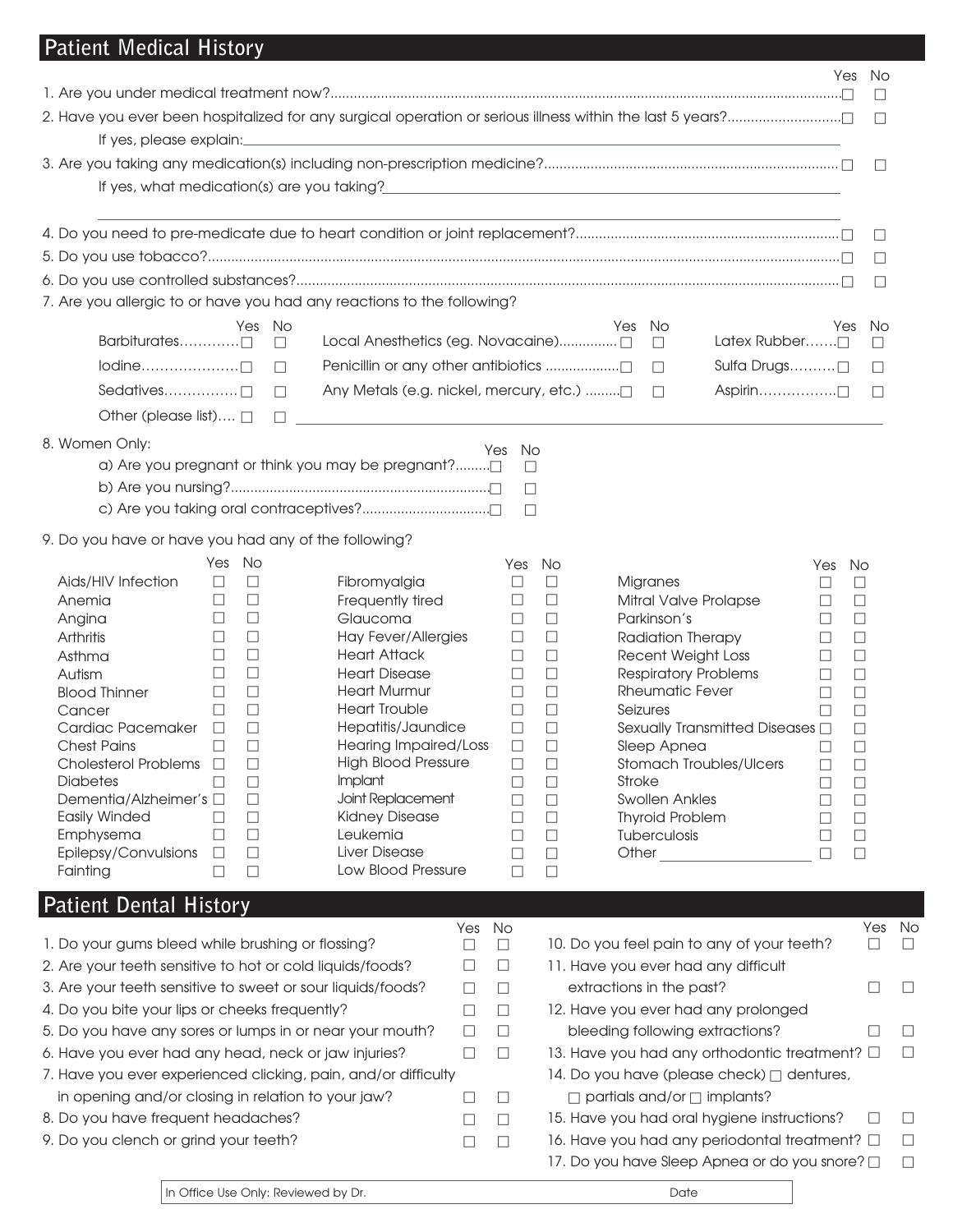**Primary**

## **Insurance Information**

| <b>FIIIIIQIY</b>                                        |                                   |                        |
|---------------------------------------------------------|-----------------------------------|------------------------|
| Name of Insured:                                        | . Employer: _                     |                        |
| Relationship to Patient: <u>_______________________</u> | Social Security#:________________ | Insured's DOB:         |
| Insurance Company (Name & Address):                     |                                   |                        |
| Insurance Phone:                                        | Fax:                              |                        |
| Insurance Group#:                                       | Policy $ID/\#$ :                  | <b>Effective Date:</b> |

## **Cancellation Policy**

We ask for **48 hours** advanced notice for cancelling or rescheduling an appointment; otherwise, a **\$50 fee** may be assessed to your account. **Note: All cancellation fees must be paid prior to scheduling another appointment.**

The treatment that is planned for you is specific to you. It is important for you to keep the scheduled dates and times to properly complete your treatment. A broken appointment is a loss to three people – the patient who missed the valuable time, the patient who could have taken the valuable time, and the doctor who was fully staffed and prepared for the appointment.

Signature: Date:

# **Acknowledgement & Release**

**Insurance:** We provide services for our patients with the understanding that they are responsible for payment in accordance with our financial policy. We will prepare and submit forms and reports to assist you in obtaining maximum benefits available, however, the dentist's treatment recommendations or fees are not affected by the presence or absence of insurance benefits. Treatment recommendations are based on your dental needs and desires and are not a reflection of your dental benefits. Your dental benefits are a contract between you, your employer and the insurance company. We confirm insurance eligibility or predetermine recommended treatment as a courtesy.

**Collections:** In the event the balance becomes more that 60 days overdue, billing may be turned over to an outside collection agency. The responsible party listed above agrees to pay interest, collection and other legal expenses related to collection of fees owed to Central Virginia Dental Care, PLC (DBA: F. Lee Angus, Jr. DDS). Waiver of any breach of any time or condition shall not constitute a waiver of any further term or condition.

| Siar<br>$\cdots$ |  |
|------------------|--|
|                  |  |

## **CONSENT:**

- 1. I hereby authorize Dr. Angus and/or staff to take x-rays, study models, photographs, or any other diagnostic aids deemed appropriate to make a thorough diagnosis.
- 2. I authorize the doctor to perform all recommended treatment mutually agreed upon. I also agree to the use of appropriate medication and therapy indicated for such treatment. I understand that using anesthetic agents embodies a certain risk.
- 3. I understand that all responsibility for payment for dental services provided in this office for myself or my dependents is mine. As stated in the "Payment Policy" form, payment is due and payable at the time services are rendered unless other arrangements have been made. (See form for additional information).
- 4. I understand that a \$50 fee will be assessed for any missed appointments. Should I need to cancel or change any appointments, I understand that I need to give the office 48 hours notice.
- 5. I understand that it is my responsibility to advise your office of any changes in the information contained in this form.

| Patient: |  |
|----------|--|
|          |  |

\_\_\_\_\_\_ Date: \_\_\_\_\_\_\_\_\_\_\_\_\_\_\_\_\_\_\_\_\_\_ Witness: \_\_

Parent or Responsible Party: The Communicationship to Patient: Legislationship to Patient: